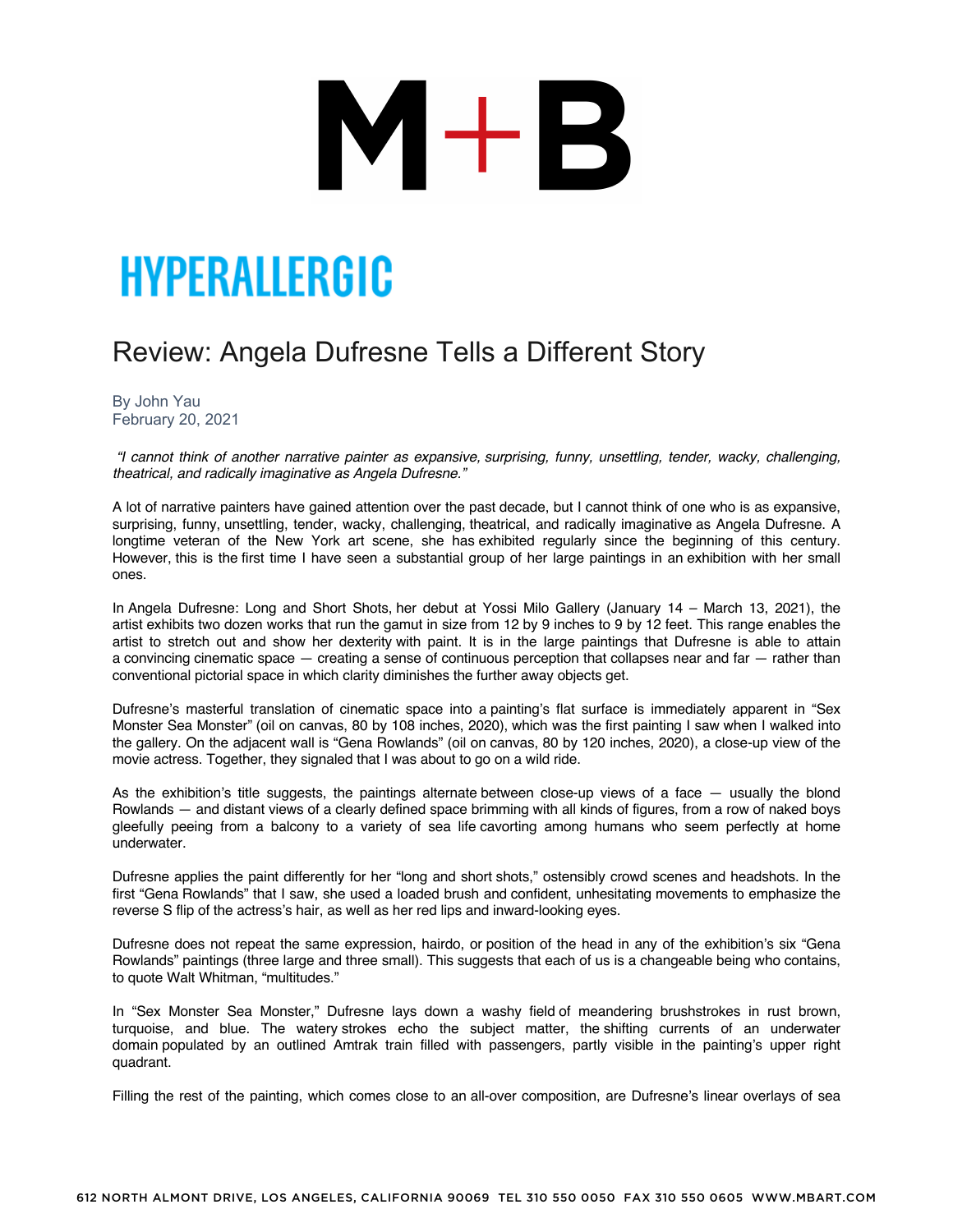### $M+B$

creatures and humans engaged in various activities, from raking a skull to scuba diving; on the right, a woman in her underwear looks up at a grinning shark. Meanwhile, the rust brown and turquoise evoke the watery domain, and the detritus we might dredge up from a harbor.

The interaction between the ground and the figures is slippery and shifting. The brown and turquoise brushstrokes can briefly parallel a figure's contours before changing direction. Nothing seems fixed; everything is in motion.

In this science-fiction domain, where all manner of life cohabits in a visual hubbub, Dufresne achieves an open-ended narrative in which her delight in invention supersedes any story we might come up with.

No matter where we begin looking, our eye is likely to settle on a complete detail, such as the tiny figures scattered along the painting's bottom edge or the faces and bodies seen in the spaces between bigger figures or made by the contours of the large sea creatures and humans. The outlines of some figures are thick and bold, while others are painted with a thin stroke. Faint lines evoke faces and limbs peering through the washy ground. It is astonishing how many different sized, clearly defined animal and human figures Dufresne can get into a composition and still make the scene feel airy and open.

In "Golden Showers of Love" (oil on canvas, 108 by 144 inches, 2019) — the most outrageous work in the exhibition, which I would like to see installed in the lobby of the Museum of Modern Art — the washy ground consists of pale yellows, light greens, and faint cerulean blues. As in "Sex Monster Sea Monster," the colors echo the subject, which is a row of naked young boys standing on a second-floor, iron-gated balcony happily pissing into bowls being carried by various adults on the street below.

Does the piss become a precious elixir? It certainly seems so, though Dufresne — to her credit — never tries to explain what we are seeing. The scene is celebratory and guiltless.

A cat-like creature painted in thin lines is integrated into the building's architecture above the boys, and presides over the composition. While the boys and the adults below occupy the middle third of the painting, there are plenty of other vignettes and details to dwell on, such as a monkey riding a dog, jockey-style, in the painting's lower righthand corner. In a car stopped before the crowd collecting the pee in similar bowls, the driver reads a book.

Another detail viewers might notice as they scan the painting is the word "Dhalgren," which is written on a balloon-like form. Dhalgren is the title of a 1975 science fiction novel by Samuel R. Delany about Bellona, an American city cut off from the rest of the country for unknown reasons. This isolation allows Delaney to create an alternative world, something that Dufresne also does in her work.

In Dufresne's alternative worlds, guilt, shame, and self-hatred are no longer operating principles. The prelapsarian society she creates is incorruptible and joyous, but not sugarcoated.

The upper left corner of the atmospheric yellow and blue "Opera for the Forlorn" (oil on canvas, 84 by 132 inches, 2019) contains a movie screen cropped by the painting's top and left edges. According to the onscreen title, the audience is about to watch Miklós Jancsó's The Red and the White (1967), an anti-heroic film about the Russian Civil War that used cinemascope and the long shot in a novel way, which called into question what was happening.

While we, as viewers, see the screen with the two mounted soldiers in the foreground, everyone within this multitiered painting is looking toward us, or elsewhere. The scene seems to be a stage setting in the round. In the center, two people support a gender fluid figure standing on a table situated on what could be a balcony or part of the stage. Gender fluidity in Dufresne's work replaces the binaries of male and female. The painting's multiple focal points shift with ease as our attention wanders over the surface, seeing various entry points into the composition. Directly below the movie screen is a banner that reads, "Next Week/The 2020's/Dolly Parton/Dying Day." Is this an announcement for a forthcoming stage production, musical performance, or a competition of some kind?